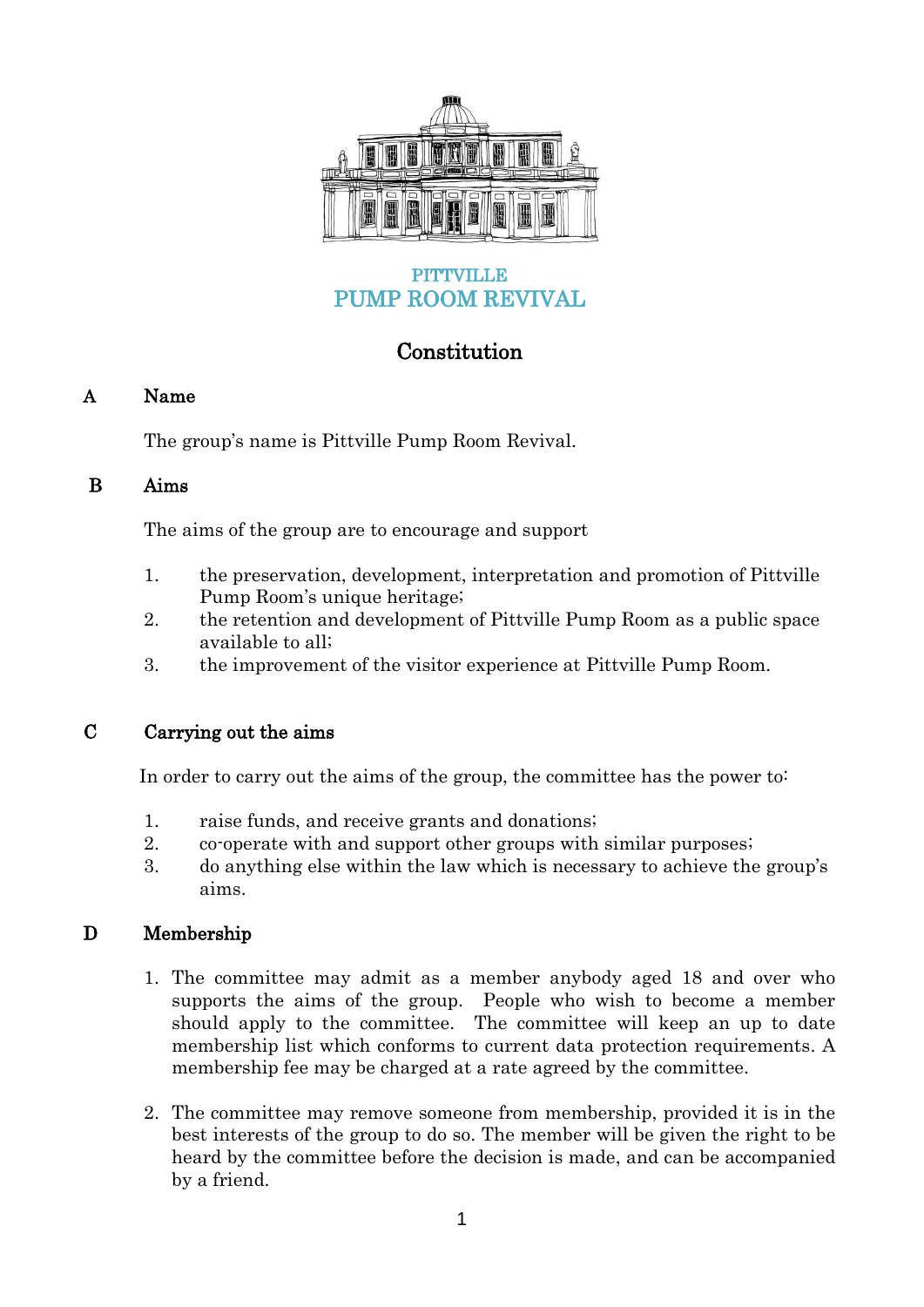#### E Annual General Meeting

- 1. An AGM must be held every year, with 14 days notice given to all members telling them what is on the agenda.
- 2. There must be a quorum of at least 10% of members present at the AGM.
- 3. The committee shall present the annual report and accounts.
- 4. Any member may put themselves forward for election as a committee member at the AGM.
- 5. Every member has one vote.
- 6. Members shall elect between 3 and 6 members to the committee. They will retire at the next AGM but may stand for re-election for a maximum of 5 years.

#### F Committee

- 1. The committee shall hold at least four meetings each year. They will elect a chair, treasurer and secretary at their first meeting.
- 2. At least 3 committee members must be at a committee meeting to be able to take decisions. Minutes shall be kept for every meeting.
- 3. The committee must keep accounts which may be viewed by any member on request.
- 4. During the year, the committee may appoint up to 2 additional members to the committee; they will stand down at the next AGM but are eligible for reelection.
- 5. The committee may make reasonable additional rules for the proper conduct and management of the group. These rules must not conflict with this constitution or the law.

## G Money

- 1. Funds must be held in the group's bank account. All expenditure must be authorised by two committee members.
- 2. Funds cannot be used to pay committee members, except to refund legitimate expenses.
- 3. Funds and property must only be used for the purposes of the group.